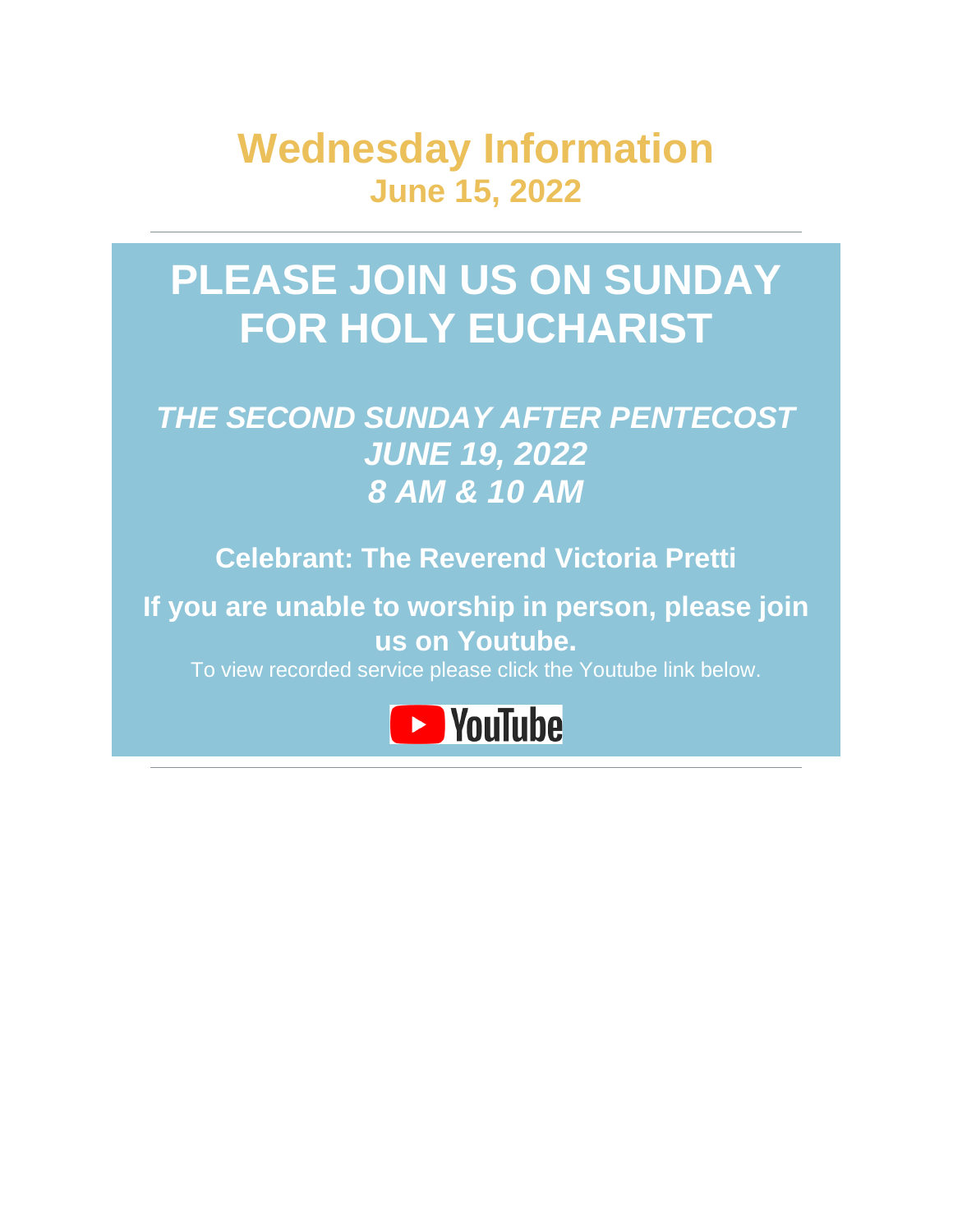

St. Martha's



#### *Seashell Ringers Practice*

No practice today, will resume on June 22.

#### *Choir Practice*

Wednesday, **June 15** at 7 pm.

#### *SMHBC*

Thursday, **June 16** at 3 pm in the parish hall or if you would like to attend by Zoom please contact Rick Legeer (rlegeer@gmail.com). The book to be discussed is *The Extraordinary Life of Sam Hell* by Robert Dugoni.

#### *Stitch and Sketch*

Friday, **June 17** at 10 am in the parish hall. We have knitters, painters, quilters and many other crafters who gather to stitch, craft and socialize. All are welcome. Stitch and Sketch will not meet during the months of July or August.

#### *Spring Book Study*

Sunday, **June 19** between services, 9-9:45 am in the parish hall . "An Altar in the World", by Barbara Brown Taylor.

#### *Yoga*

Monday, **June 20** at 9:30 am in the parish hall. \$8 drop in. Bring your own mat, blanket, block and/or strap. Some will be available. Join in this practice of timehonored yoga poses to improve balance, strength, and flexibility. Breathwork and guided relaxation are integrated into class for tension release and stress reduction. Leave class feeling renewed in body, mind, and spirit!

#### *Vestry Meeting*

Tuesday, **June 21** at 7 pm in the parish hall.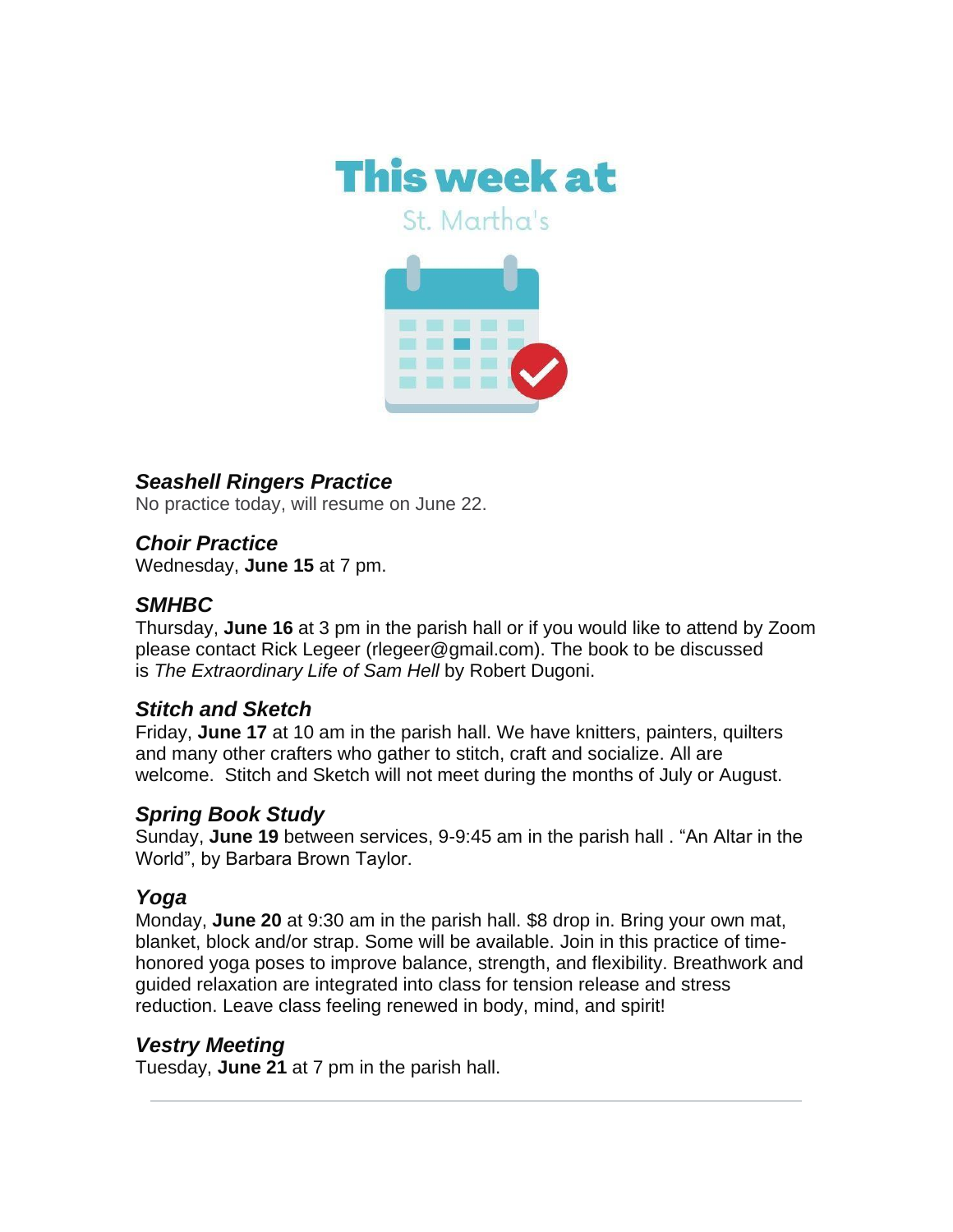# **UPCOMING EVENTS**



## **COME WELCOME SUMMER WITH A PICNIC ON THE BEACH!!!**

## **JUNE 23RD AT 5 pm**

We will gather at the beach at the end of Maplewood Street. Please sign up for a dish to share or to help with set-up/clean-up on the sheet in the church hall.

Bring these items with you to the beach:

- a chair
- your drink
- your own plate and utensils (Paper plates and napkins tend to blow away, and we are trying to be GREEN!)
- a plate of sandwiches, a salad or a dessert to share

*\*\*In case of inclement weather, we will "picnic" in the church hall.\*\**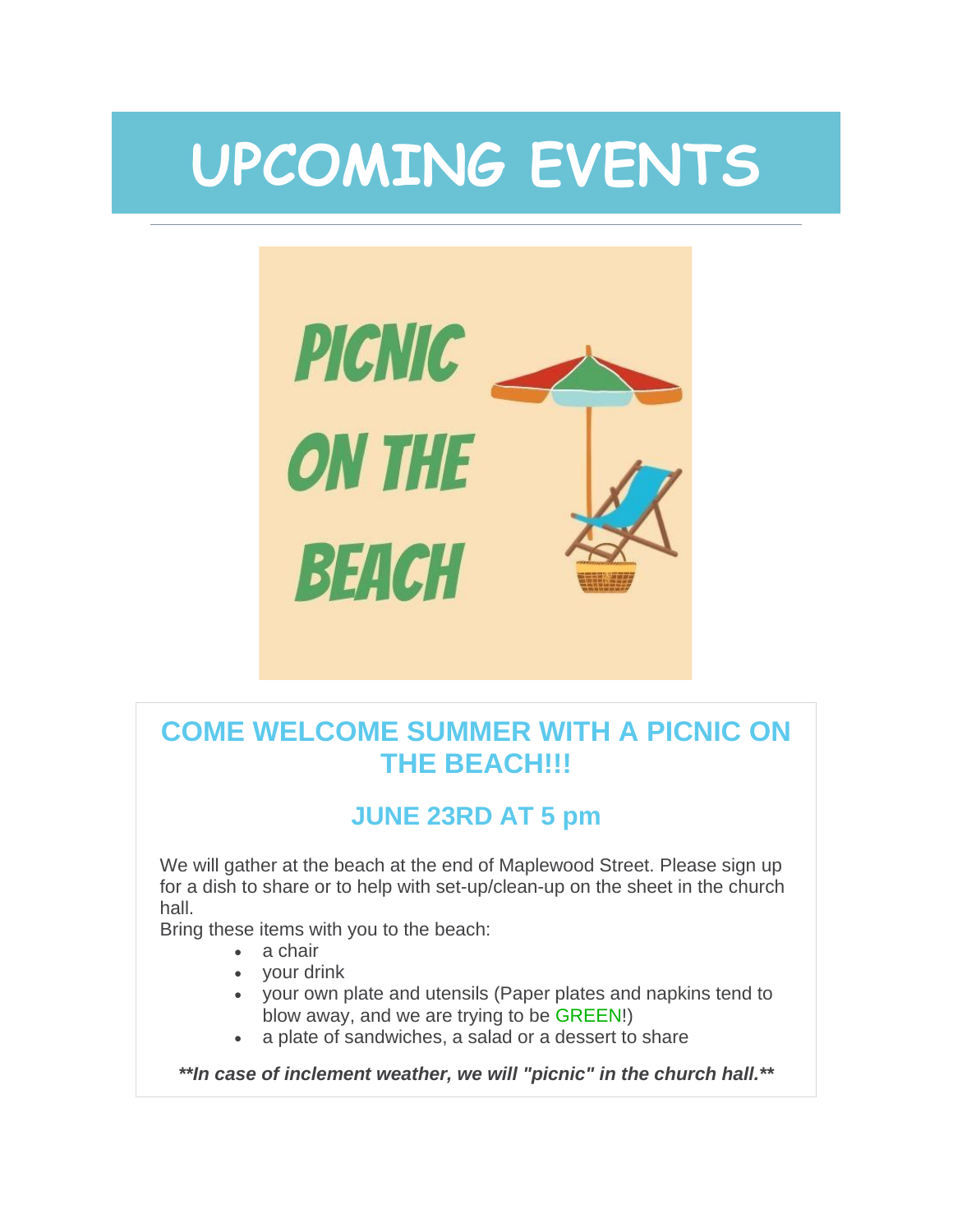



## **INTERNATIONAL STUDENT'S WELCOME TO THE COMMUNITY PICNIC**

### **TUESDAY, JUNE 28 at 5:30 - 7 PM**

**Be the first in your pew to volunteer to pack/serve boxed picnic meals, set up tables outside and/or bring in small baggies of cookies, brownies, etc. (please no soft or messy items). Sign up in the parish hall. Come work for awhile and meet the students. It's a great way to get to know them and maybe even make plans to gather again.**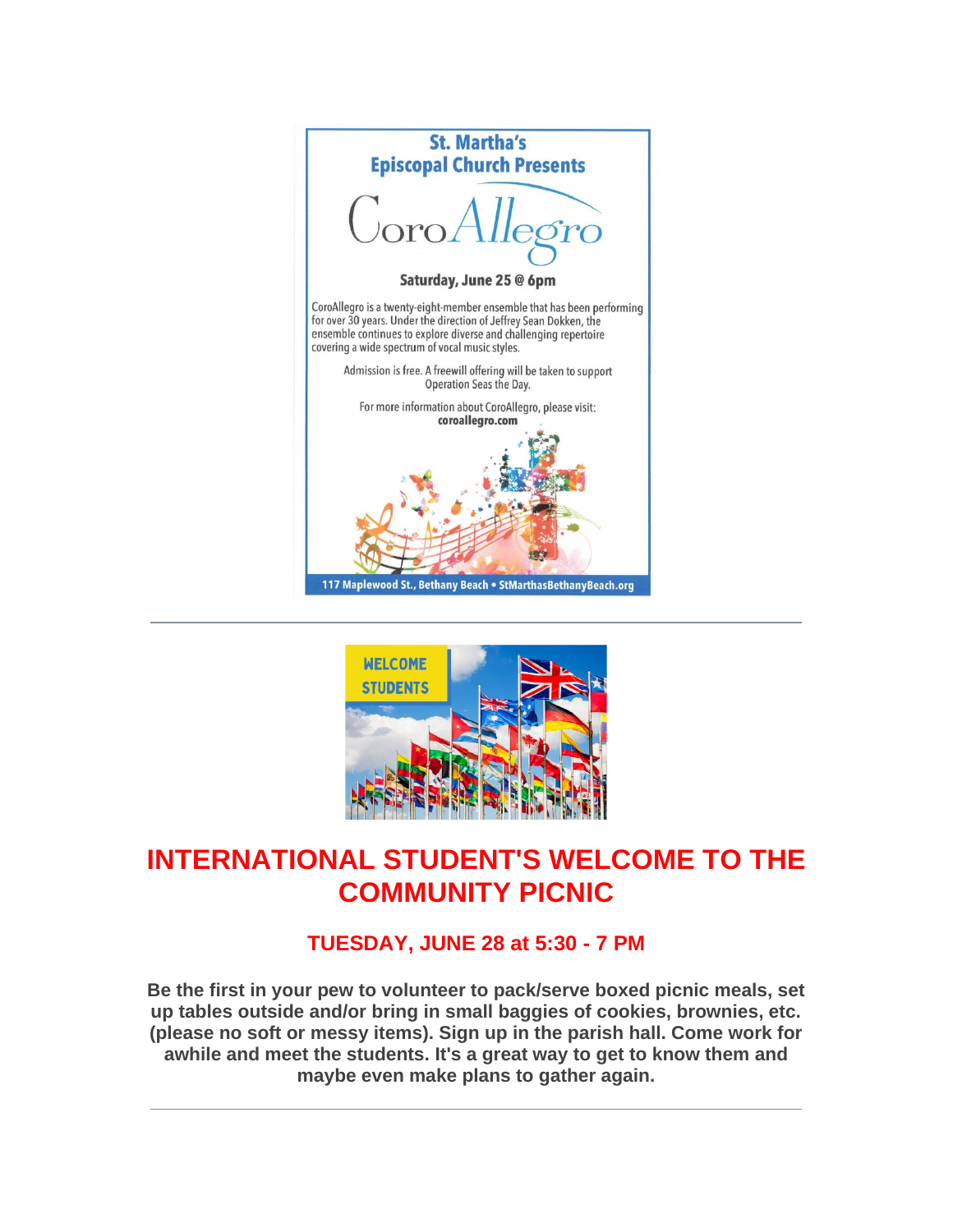

## **Atwater-Donnelly Traditional American Folk Music & Dance Bluegrass & Clogging**

## Sunday, July 3 @ 4pm

Award-winning, internationally acclaimed duo, Aubrey Atwater & Elwood Donnelly present delightful programs of traditional American & Celtic folk songs and percussive dance. Elwood & Aubrey blend gorgeous harmonies & play an astonishing array of instruments including guitar, Appalachian mountain dulcimer, mandolin, tin whistle, harmonica, banjo, limberjacks, and other surprises.

**Free Will Donation at the Door** 117 Maplewood St., Bethany Beach . StMarthasBethanyBeach.org